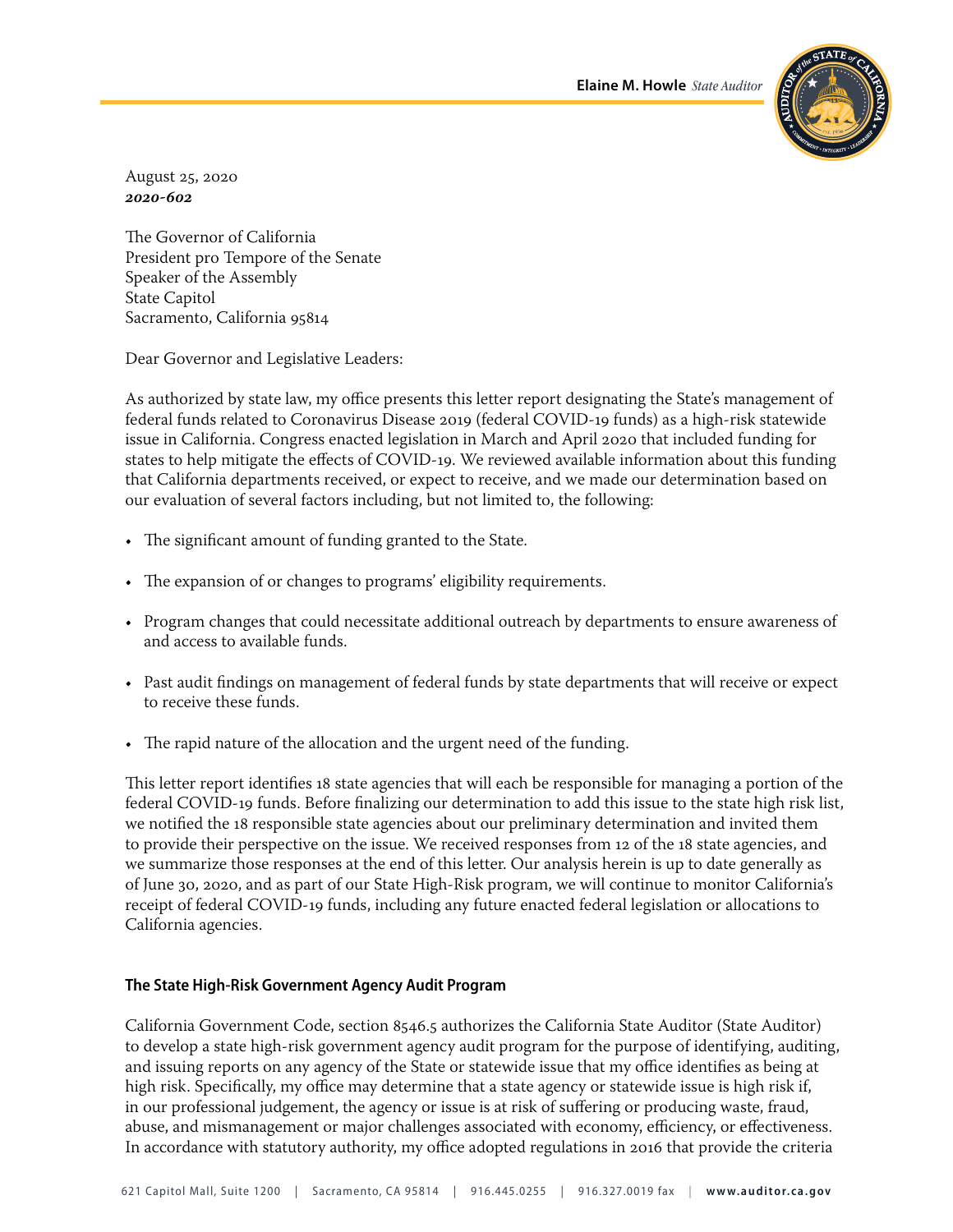and procedures we use to determine high-risk agencies and statewide issues. These regulations allow us to amend the state high risk list, last published in January 2020 *(State High Risk: The California State Auditor's Updated Assessment of High‑Risk Issues Faced by the State and Select State Agencies,* Report 2019‑601, January 2020), to add a statewide issue that is in urgent need of attention because of its increased risk of fraud, waste, abuse, or mismanagement. We provide the amended list as an attachment to this letter.

# **California Is Receiving Substantial Federal Funding to Assist Its Response to COVID‑19**

The unprecedented public health emergency caused by COVID-19 spurred the federal government to enact legislation that has provided assistance to individuals, businesses, and state and local governments to deal with the effects of the pandemic. Specifically, the federal legislation for COVID‑19 response includes, but is not limited to, the following four acts:

- The Coronavirus Preparedness and Response Supplemental Appropriations Act, 2020.
- The Families First Coronavirus Response Act.
- The Coronavirus Aid, Relief, and Economic Security Act (CARES Act).
- The Paycheck Protection Program and Health Care Enhancement Act.

For states, these federal laws generally provide authority for federal agencies to allocate funding for new programs and provide additional funding for existing programs. For example, the CARES Act provides more than \$2 trillion in emergency assistance and health care response, including \$150 billion for the Coronavirus Relief Fund, of which California received \$15.3 billion—\$5.8 billion paid directly to eligible local governments and \$9.5 billion paid to the State. Additionally, the President issued an emergency declaration in March 2020 that allows state and local governments to apply to the Federal Emergency Management Agency (FEMA) for partial reimbursement of certain emergency protective measures they may take in response to COVID-19.

According to the Governor's Budget for fiscal year 2020–21, the COVID-19 pandemic has affected every sector of California's economy and has caused record-high unemployment. Our analysis identified 18 state departments that have received or expect to receive a total of more than \$71 billion in federal COVID‑19 funding to operate more than 35 federal programs. We identify the departments listed in Table 1 as the state agencies responsible for a portion of the high-risk statewide issue. Several programs will receive or have received an amount of federal funding that exceeds their recent annual expenditures. Notably, the Employment Development Department (EDD) expects to spend more than \$40 billion related to the unemployment insurance program, which is nearly seven times the amount it spent in fiscal year 2018–19 on the program. Other departments expect to receive federal COVID‑19 funding for new programs; for example, the California Department of Education expects to receive roughly \$2 billion from the Education Stabilization Fund, to, among other objectives, provide emergency relief funds to local educational agencies to address the effects of COVID‑19. Because new programs require departments to quickly establish new management controls, the significant influx of federal funding creates risks for the State as it establishes and manages the associated programs.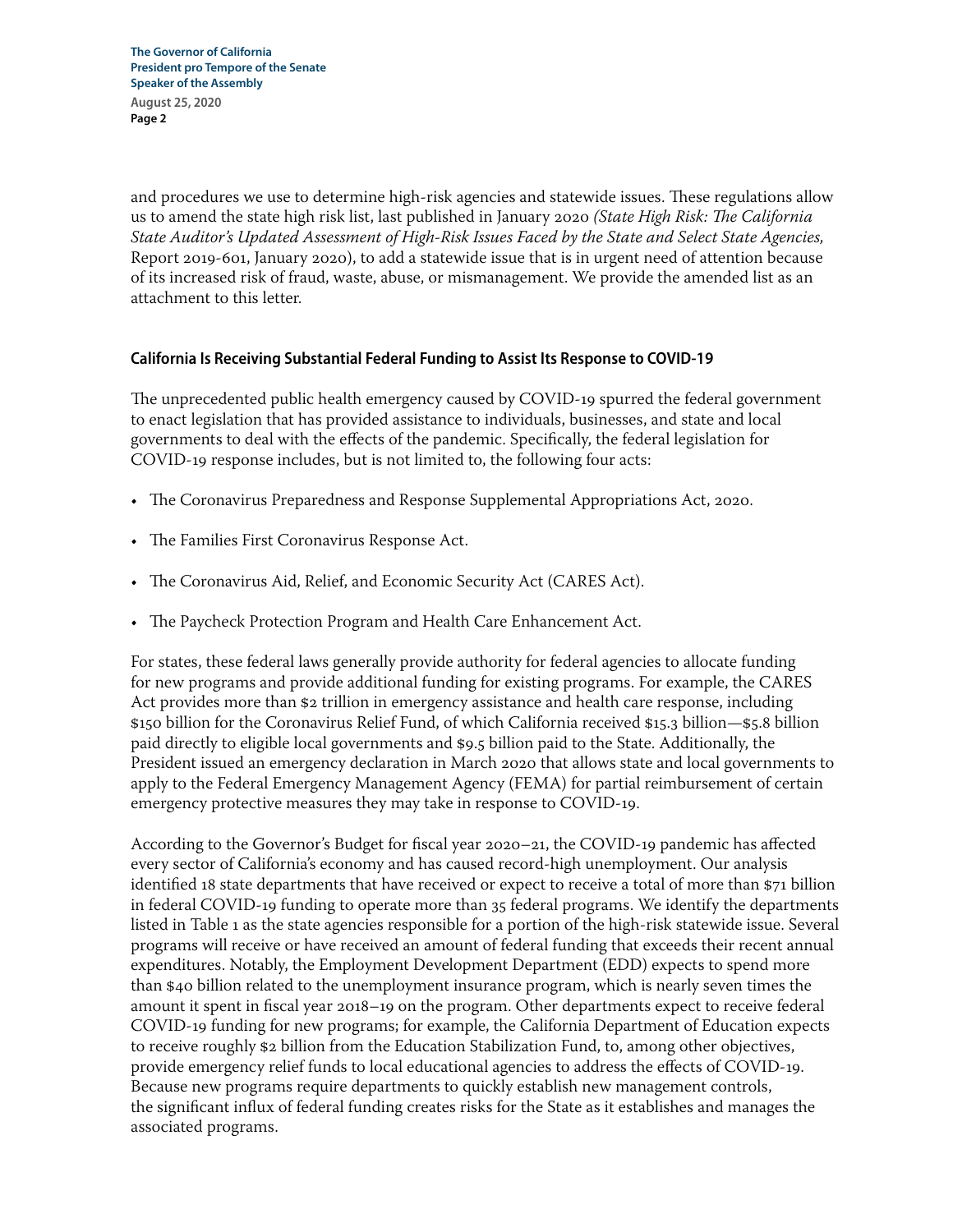# Table 1

**Responsible State Agencies Expect to Receive More Than \$71 Billion in Federal Funding Related to COVID‑19**

| <b>RESPONSIBLE STATE AGENCY</b>                     | <b>FEDERAL CATALOG NUMBER - PROGRAM NAME</b>                                                                                               | <b>AMOUNT</b><br>(IN MILLIONS) |
|-----------------------------------------------------|--------------------------------------------------------------------------------------------------------------------------------------------|--------------------------------|
| Aging, California Department of                     | 93.045 - Special Programs for the Aging, Title III, Part C, Nutrition Services                                                             | 75                             |
|                                                     | 93.044 - Special Programs for the Aging, Title III, Part B, Grants for Supportive Services and<br><b>Senior Centers</b>                    | 21                             |
|                                                     | 93.052 - National Family Caregiver Support, Title III, Part E                                                                              | 10                             |
|                                                     | 93.048 - Special Programs for the Aging, Title IV, and Title II, Discretionary Projects                                                    | 3                              |
|                                                     | 93.042 - Special Programs for the Aging, Title VII, Chapter 2, Long-Term Care Ombudsman<br>Services for Older Individuals                  | $\overline{2}$                 |
| Arts Council, California                            | 45.025 - Promotion of the Arts Partnership Agreements                                                                                      | $\mathbf{1}$                   |
| <b>California Community Colleges</b>                | 84.425 - Education Stabilization Fund                                                                                                      | 586                            |
| California State University                         | 84.425 - Education Stabilization Fund                                                                                                      | 525                            |
| Community Services and                              | 93.569 - Community Services Block Grant                                                                                                    | 89                             |
| Development, Department of                          | 93.568 - Low-Income Home Energy Assistance Program                                                                                         | 50                             |
| <b>Education, California</b>                        | 84.425 - Education Stabilization Fund                                                                                                      | 2,000                          |
| Department of                                       | 93.575 - Child Care and Development Block Grant                                                                                            | 350                            |
|                                                     | 10.553, 10.555, 10.556, and 10.559 - Child Nutrition Cluster                                                                               | Unknown*                       |
| Emergency Services, California                      | 97.036 - Disaster Grants-Public Assistance (Presidentially Declared Disasters)                                                             | 5,300 <sup>†</sup>             |
| Governor's Office of                                | 97.042 - Emergency Management Performance Grants                                                                                           | 8                              |
|                                                     | 93.671 - Family Violence Prevention and Services/Domestic Violence Shelter and Supportive Services                                         | 4                              |
| <b>Employment Development</b>                       | 17.225 - Unemployment Insurance                                                                                                            | \$40,000#                      |
| Department                                          | 17.277 - Workforce Innovation and Opportunity Act National Dislocated Worker Grants/<br>Workforce Investment Act National Emergency Grants | 24                             |
| Finance, Department of                              | 21.019 - Coronavirus Relief Fund                                                                                                           | 9,500                          |
| Health Care Services,                               | 93.778 - Medical Assistance Program (Medi-Cal) <sup>§</sup>                                                                                | 10,200                         |
| Department of                                       | 93.301 - Small Rural Hospital Improvement Grant Program                                                                                    | 4                              |
|                                                     | 93.665 - Emergency Grants to Address Mental and Substance Use Disorders During COVID-19                                                    | 2                              |
| <b>Housing and Community</b>                        | 14.231 - Emergency Solutions Grant Program                                                                                                 | 316                            |
| Development, Department of                          | 14.228 - Community Development Block Grants                                                                                                | 133                            |
| Public Health, California                           | 93.323 - Epidemiology and Laboratory Capacity for Infectious Diseases                                                                      | 546                            |
| Department of                                       | 93.354 - Public Health Emergency Response                                                                                                  | 60                             |
|                                                     | 93.268 - Immunization Cooperative Agreements                                                                                               | 20                             |
|                                                     | 93.889 - National Bioterrorism Hospital Preparedness Program                                                                               | 9                              |
|                                                     | 93.317 - Emerging Infections Programs                                                                                                      | 3                              |
|                                                     | 93.917 - Human Immunodeficiency Virus Care Formula Grants                                                                                  | $\overline{2}$                 |
|                                                     | 14.241 - Housing Opportunities for Persons with AIDS                                                                                       | 1                              |
|                                                     | 10.557 - Special Supplemental Nutrition Program for Women, Infants, and Children                                                           | Unknown*                       |
| Secretary of State's Office                         | 90.404 - Help America Vote Again Election Security Grants                                                                                  | 36                             |
| Social Services, California<br>Department of        | 10.561 and 10.551 - Supplemental Nutrition Assistance Program Cluster                                                                      | $1,400^{\ddagger}$             |
|                                                     | 10.568 and 10.569 - Emergency Food Assistance Program                                                                                      | 102                            |
|                                                     | 93.645 - Stephanie Tubbs Jones Child Welfare Services Program                                                                              | 5                              |
| <b>State and Community</b><br>Corrections, Board of | 16.034 - Coronavirus Emergency Supplemental Funding Program                                                                                | 59                             |
| State Library, California                           | 45.310 - Grants to States                                                                                                                  | 4                              |

*continued on next page . . .*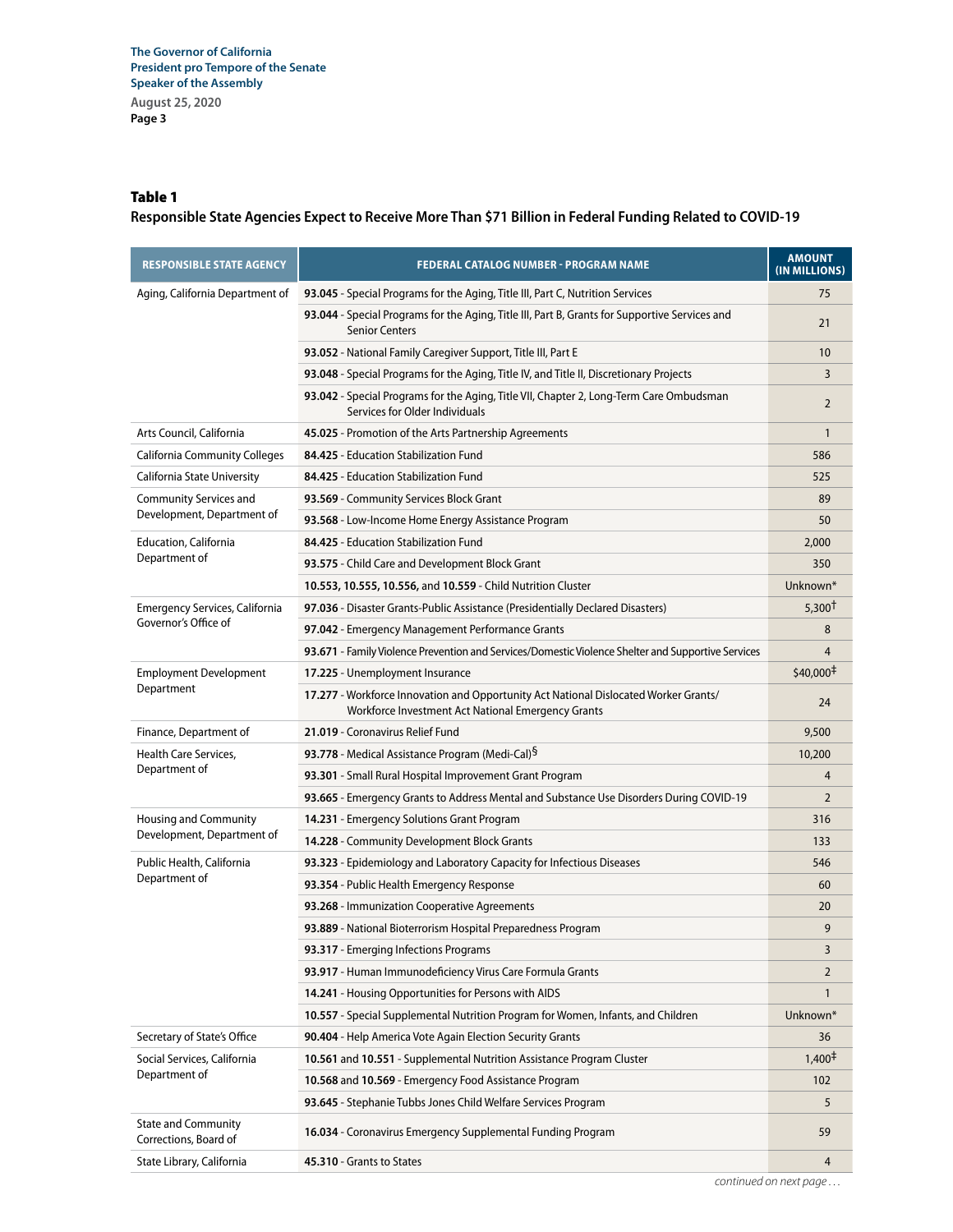**August 25, 2020 Page 4**

| <b>RESPONSIBLE STATE AGENCY</b> | <b>FEDERAL CATALOG NUMBER - PROGRAM NAME</b>                       | <b>AMOUNT</b><br>(IN MILLIONS) |
|---------------------------------|--------------------------------------------------------------------|--------------------------------|
| Transportation, Department of   | 20.509 - Formula Grants for Rural Areas and Tribal Transit Program | 95                             |
| University of California        | 84.425 - Education Stabilization Fund                              | 260                            |
|                                 | <b>Totals</b>                                                      | \$71.805                       |

Source: Analysis of federal legislation; guidance issued by federal agencies; state departments' websites; and federal assistance award listings. We identified the programs and amounts based on the sources listed, but acknowledge that there may be other programs we have not yet identified or that the amounts may change.

- \* The federal legislation provides additional funding for the Child Nutrition Cluster programs and the Special Supplemental Nutrition Program for Women, Infants, and Children—\$8.8 billion and \$500 million, respectively—both administered by the U.S. Department of Agriculture. As of the date of this letter, the portion allocated to California is not yet known.
- † Based on estimated disaster‑related costs, which assumes 75 percent Federal Emergency Management Agency reimbursement.
- ‡ The State believes the amount could be higher, depending on the number of people participating in the program.
- § Also includes Medi-Cal funding for programs operated by the California Department of Social Services.

#### **Departments That Poorly Manage Federal COVID‑19 Funding May Negatively Affect Californians**

Because of the pandemic, a record number of Californians are now eligible for federally funded programs that help individuals maintain their health and pay for food and shelter. According to the Governor's Budget for fiscal year 2020–21, almost one in five California workers who were employed in February 2020 were out of work in May 2020. From March 2020 through May 2020, EDD received more than 5 million initial claims for unemployment insurance, which is more than twice the number of initial unemployment claims it received in all of calendar year 2019. Various news articles have reported that EDD has been unable to handle the surge in unemployment claims, therefore raising questions about EDD's capacity to promptly provide the unemployment insurance assistance to those in the most need.

A significant amount of the federal COVID‑19 funding provided to California was directed at federal programs—including unemployment insurance and Medicaid (referred to as *Medi‑Cal* in California) that provide assistance to individuals who are not working or have low incomes. Given the financial impact that the pandemic has had on workers, California departments must engage in outreach efforts to ensure that newly eligible individuals understand the new or enhanced benefits available to them, as well as how to apply for the benefits. Failure to adequately do so could leave people without medical care or money to pay for housing and food for themselves and their families.

The CARES Act expanded the unemployment insurance program in several ways, including temporarily extending benefits to contract workers and the self-employed, providing out-of-work individuals with an additional 13 weeks of benefits, and increasing the weekly benefit amount paid to them. The federal government also temporarily increased the percentage it will reimburse the State for eligible Medi-Cal expenses, as long as the State does not terminate coverage for those who fail to pay premiums. The program changes resulting in temporary expansions of eligibility increase the risk that departments will inappropriately deny or delay benefits to eligible beneficiaries.

The federal government also allocated a significant amount of supplemental funding to the State for public health activities. Specifically, the Centers for Disease Control and Prevention (CDC) awarded \$546 million to California as part of the Epidemiology and Laboratory Capacity for Infectious Diseases program to, among other objectives, expand and oversee testing for COVID-19; conduct contact tracing; and monitor the number and availability of critical care staff, necessary personal protective equipment, and potentially life-saving medical equipment. In federal fiscal year 2019,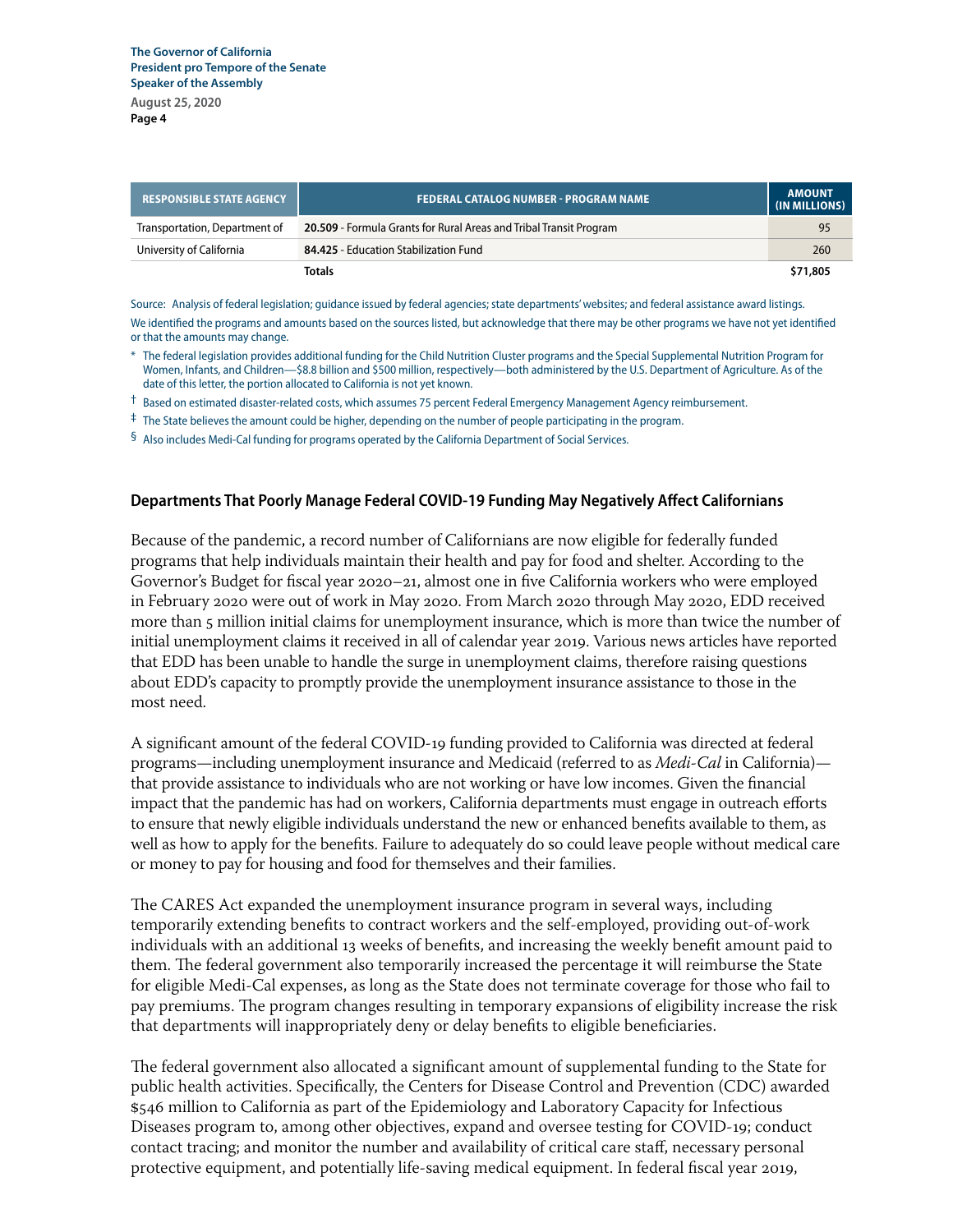the CDC awarded California \$10 million under this program, which the California Department of Public Health operates through a third-party. If the State uses these federal funds effectively, it can help protect Californians' health. On the other hand, delays in their use or mismanagement of these funds could further harm public health if the State is not able to take quick and effective action to slow the disease's spread.

Some of California's youth and students also depend on federal assistance to avoid going hungry or to pay for housing or other expenses that allows them to remain enrolled in higher education. For example, the State estimated that 3.8 million children—more than half of the children enrolled in the State's public schools—qualified for free or reduced‑price school meals when schools closed in spring 2020. To ensure that these children continued to receive these meal services, the federal government approved the State's plan to use about \$1.4 billion of federal funds for the California Department of Social Services (Social Services) to provide free breakfast and lunch to these children through the Supplemental Nutrition Assistance Program. At the same time, many of the 2.9 million students enrolled at the campuses of the University of California, California State University, and California Community Colleges need assistance to cope with the disruptions to campus operations, including possible changes to their housing circumstances. To help these students, the federal government provided these institutions of higher education with a total of nearly \$1.4 billion, of which at least half must be allocated to students. If Social Services and these institutions of higher education fail to effectively distribute the federal funding they receive to mitigate the effects of the pandemic, youth and students throughout the State may go hungry or without housing.

# **Departments Face Significant Hurdles in Managing Federal COVID‑19 Funding, Which Create a High Risk for Inefficiencies and Waste**

Multiple factors create potential for inefficiencies and waste that may impair the effective and timely delivery of crucial government services supported by federal COVID-19 funds. For example, departments sometimes rely on subrecipients and vendors to provide services and must monitor these third parties to ensure that they use federal funds appropriately. However, recent audits of departments administering federal programs identified deficiencies in their management controls and monitoring activities that could cause departments to mismanage federal COVID-19 funding. In fact, nine of the programs that have received or expect to receive federal COVID‑19 funds were audited in one of the two most recently completed federal compliance audits and six had findings concerning the management of those programs' funds. For example, we identified that both Social Services and the California Department of Education did not properly monitor subrecipients to ensure they are not wrongfully denying benefits to program participants or inaccurately determining benefits. Our office also identified that the Department of Health Care Services (Health Care Services) did not properly document determinations of eligibility for Medi‑Cal. Moreover, in October 2018 our office reported that Health Care Services made \$4 billion in questionable Medi-Cal payments because of pervasive discrepancies between State and county determinations of beneficiaries' eligibilities for these services *(Department of Health Care Services: It Paid Billions in Questionable Medi‑Cal Premiums and Claims Because It Failed to Follow Up on Eligibility Discrepancies,* Report 2018‑603, October 2018). These past audit findings highlight issues with departments' abilities to manage federal funds appropriately even before the significant influx of federal COVID‑19 funding. Some departments will also need to reconfigure their processes for evaluating applications for program benefits in order to manage considerable increases in the number of program applicants.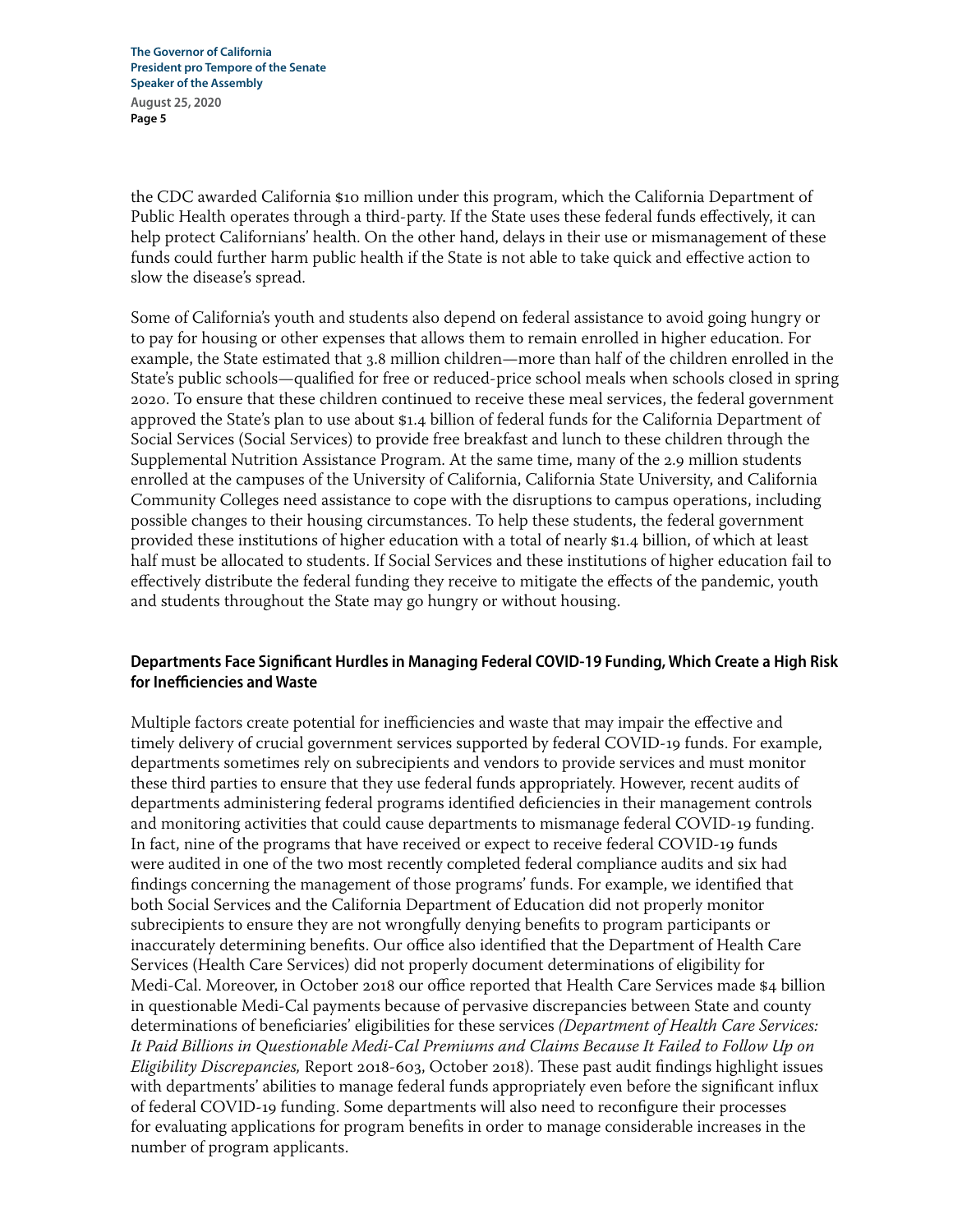The urgency with which Congress passed legislation to provide funding related to COVID-19 should spur the State to distribute this funding as quickly as possible. Specifically, three of the four laws Congress passed to provide funding to states in response to COVID‑19 became law before the end of March 2020—just two months after the director-general of the World Health Organization declared COVID‑19 a public health emergency of international concern. This short time frame demonstrates the urgency of the federal legislation, and that the State should strive to distribute the federal COVID‑19 funds as quickly as possible to provide assistance to individuals and local governments. However, some departments have not yet announced the availability of federal COVID-19 funds. For example, the federal government allocated \$133 million from the CARES Act to the California Department of Housing and Community Development (HCD) in April and May 2020. Although HCD announced in early June 2020 the availability of \$19 million for activities to prevent, prepare for, and respond to COVID‑19, as of early August 2020, HCD had not announced the availability of the remaining funds. More concerning, recent media reports have highlighted EDD's struggle to process unemployment insurance claims, resulting in delays in getting critical funds to those in need. Specifically, EDD has asserted that it paid 4.8 million claims between March 2020 and mid‑July 2020, but is still working to process more than 1.1 million claims. Further, in early August 2020, EDD acknowledged a four‑ to six‑week delay in helping Californians through its call center. Likely as a result of these delays, many Californians have turned to their state representatives in the Legislature to ask for help with their claims. EDD must quickly provide the assistance to those in need, but it must also take care to protect Californians against identity theft amid a spike nationally in fraudulent unemployment insurance claims as reported by the Federal Bureau of Investigation in July 2020. Delays in distributing federal COVID‑19 funding represent an impairment of the delivery of important government services, and may damage public confidence in government.

State departments could also face difficulty in accurately and consistently tracking spending related to COVID‑19. Since early March 2020, the Department of Finance (Finance) has required state departments to report their costs related to COVID-19 to Finance every month. In June 2020, Finance then directed departments to categorize expenditures related to COVID‑19 and to track those expenditures using the State's new financial system, the Financial Information System for California (FI\$Cal). However, problems with the functionality of that system led my office to recently identify the State's financial reporting and accountability as a high-risk issue to the State. Specifically, we added this issue to our state high risk list in January 2020 (*State High Risk: The California State Auditor's Updated Assessment of High‑Risk Issues Faced by the State and Select State Agencies*, Report 2019‑601, January 2020) because, among other issues, some departments using FI\$Cal were only able to prepare estimated financial reports, which threatens the State's ability to accurately report financial information, including expenditures related to COVID‑19.

The financial reporting relative to federal COVID‑19 funding is crucial for the State to be able to take full advantage of federal assistance. As a condition of receiving the federal funds, the federal law requires recipients, such as the State, to properly account for and report on the use of the funds. In a more specific example, the State must effectively track and justify the costs of its COVID-19-related emergency protective measures to ensure that it maximizes the reimbursement that FEMA will provide. Additionally, the State must be able to demonstrate that it is complying with the requirement imposed by some federal programs that California provide some amount of matching state funds with federal COVID‑19 funds.

Federal legislation that provides additional funds to state departments to address the continuing effects of COVID‑19 may further exacerbate these potential challenges, including monitoring COVID‑19 expenditures. As of August 2020, media reports indicated that Congress considered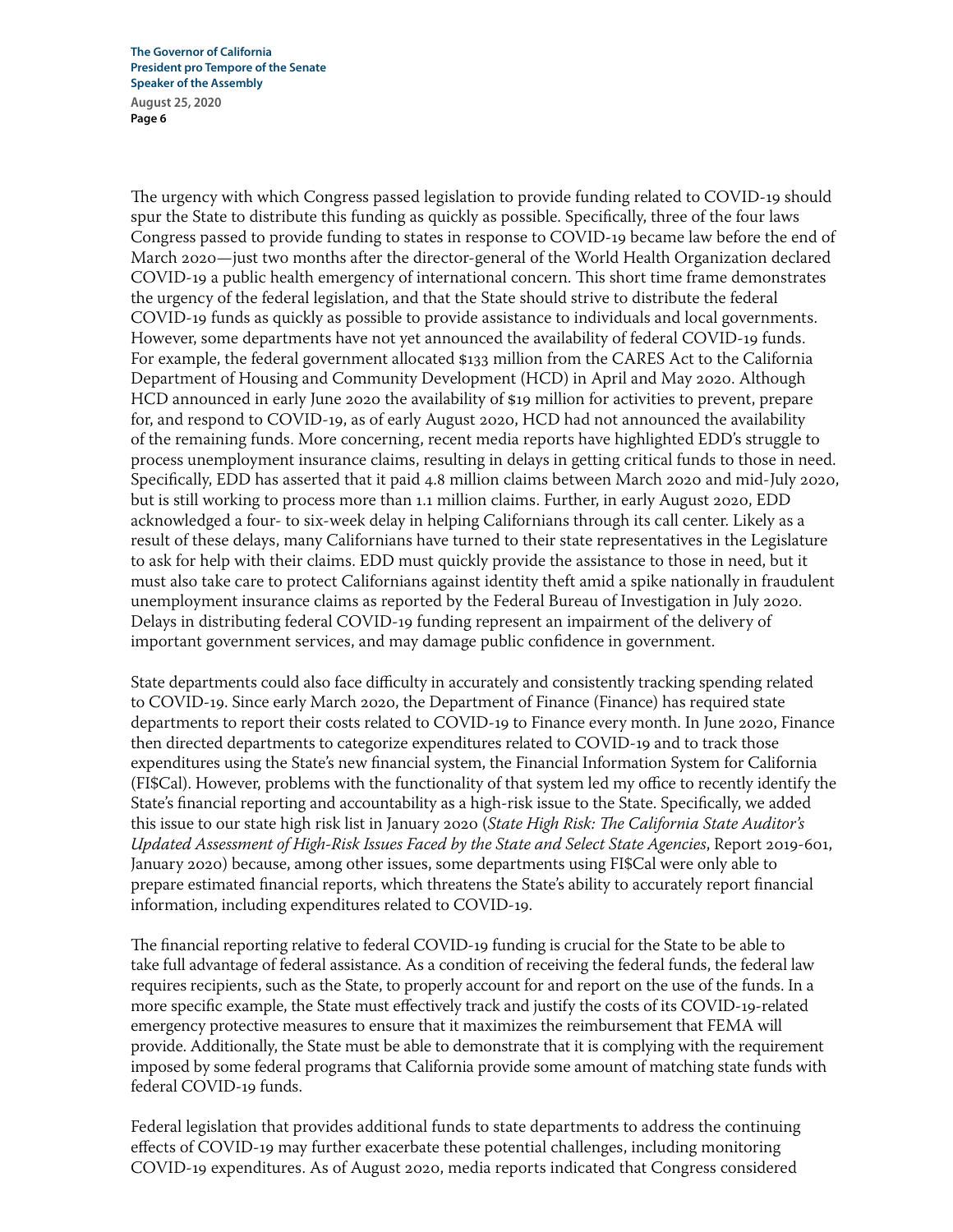federal legislation to provide additional COVID‑19‑related relief funds to states and that the California Legislature has considered enacting state legislation to provide state stimulus funds to assist small businesses, among others. As of the date of this letter, neither federal nor state legislation has been enacted, but additional funding could magnify the challenges associated with state departments' management of such funding. Specifically, state departments may experience additional challenges monitoring any subrecipients or vendors that provide services with the funding or tracking accurately and consistently their spending related to COVID‑19. The likelihood of state agencies receiving additional funding further indicates that the State's management of federal COVID‑19 funding constitutes a high risk for California because the State or its residents may experience significant harm if departments mismanage this funding.

The challenges described above support our determination that the State's management of federal funding related to COVID-19 is a high-risk issue for California. The likelihood of mismanagement of these funds is great enough to create a substantial risk of serious detriment to the State and its residents, including a reduction in residents' overall health or safety, widespread damage to public confidence in California government, and impairment of the delivery of important government services. Moreover, the swift appropriation of federal COVID-19 funds, along with the prior audit findings, raise the possibility that responsible state agencies do not have adequate processes in place to address these risks. These risks may be reduced significantly by an audit of the responsible state agencies.

# **Perspective From Responsible State Agencies**

Of the 18 responsible state agencies we identified, 12 provided responses to the notice we sent that preliminarily identified them as responsible state agencies for the proposed new state high-risk issue. Most of the responding state agencies did acknowledge that they were the agencies responsible for managing a portion of federal COVID-19 funds the State will receive or has received. However, most of the state agencies believe that the management of those funds is not high risk for various reasons, such as their existing monitoring, tracking, and reporting mechanisms for federal funds. Several state agencies also cited existing oversight or audit requirements or a readiness review that Finance recently conducted as reasons this issue is not high risk. However, we note on page 5 that prior audits identified issues with departments' management of federal funds, including departments not properly monitoring subrecipients of similar kinds of funding. Further, we believe that additional and independent oversight of state departments' management of federal COVID‑19 funds as part of the state high-risk program would increase transparency and may identify potential problems earlier. Thus, we stand by our determination and reasoning that the State's management of federal COVID‑19 funding is a high‑risk issue for California.

In its response to our notice, Finance indicated that it believes that the State's management of federal COVID‑19 funds does not meet the regulatory criteria, nor does adding the issue to the high risk list serve the purpose of the state high-risk program. Among its arguments, Finance asserted that the State's management of federal COVID‑19 funds does not present a substantial risk of serious detriment to the State or its residents. Although we appreciate its perspective, we note that a substantial risk of serious detriment may result from a change of circumstances that challenges existing state management controls. In this case, the change of circumstances is the significant influx of federal COVID‑19 funds, the mismanagement of which could result in serious detriment to the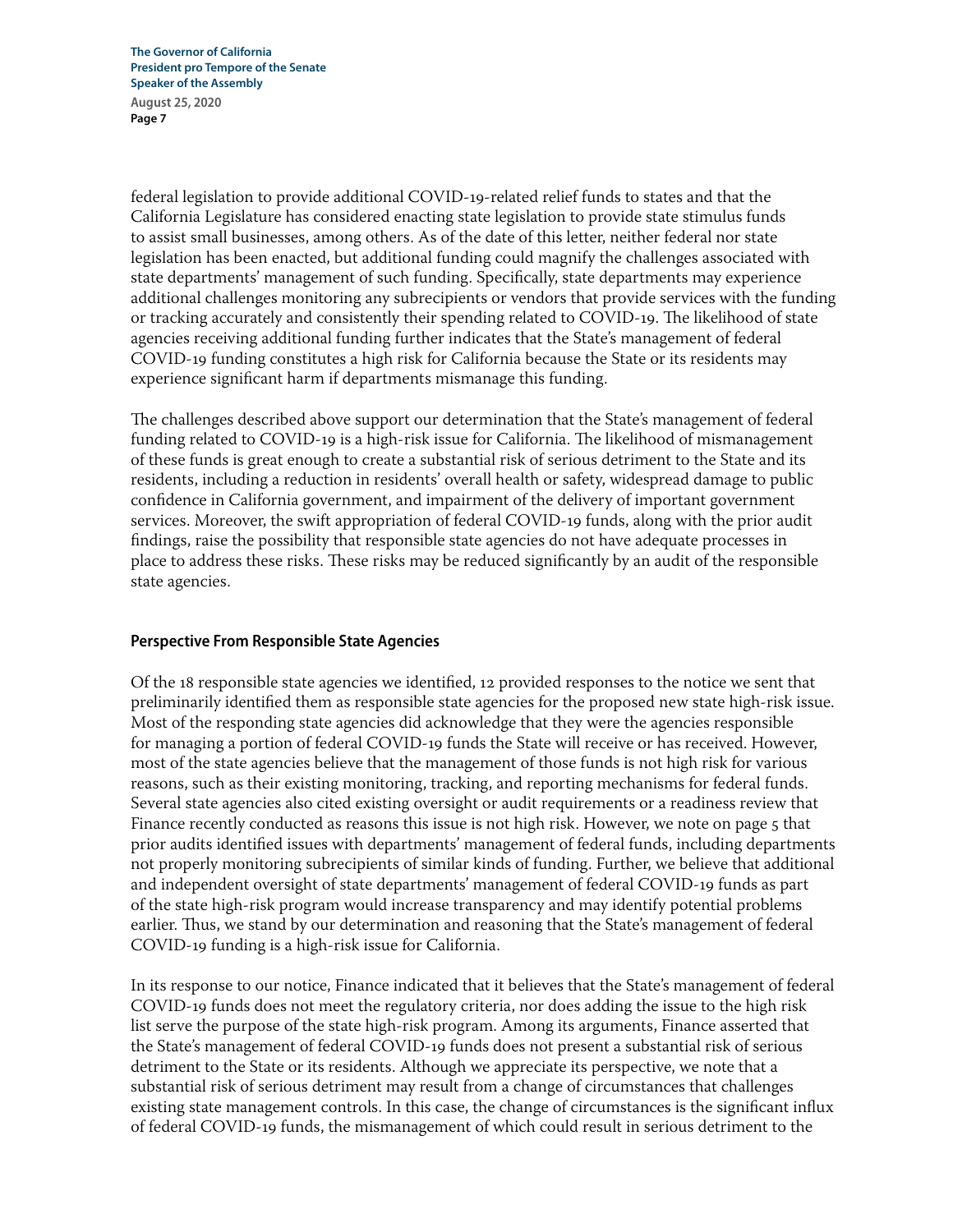State and its residents. Given that the purpose of federal COVID‑19 funds is to help Californians through a life‑threatening pandemic that has upended the economy, we assess the level of serious detriment as high if state departments do not properly manage these funds.

Finance additionally asserted in its response to our notice that because the State has only recently received federal COVID‑19 funds, we cannot show that responsible state agencies have not taken adequate corrective actions to prevent the risk of serious detriment to the State and its residents. We disagree. The fact that the federal government only recently provided these funds, along with our descriptions of state departments' past and potential challenges with managing these funds, demonstrates the urgent need for attention to this issue particularly with so many Californians needing help now. Furthermore, conducting audits at this early stage will allow us to identify problems and make recommendations while departments are still able to effectively use the federal COVID‑19 funds.

In conclusion, adding this issue to the state high risk list aligns with the purpose of the state high-risk program—to improve the operation of state government—and we therefore stand by our assessment and conclusion to add the State's management of federal COVID‑19 funds as an issue on the state high risk list.

We prepared this report under the authority vested in the California State Auditor by Government Code section 8546.5.

Respectfully submitted,<br>Elaune M. Howle

ELAINE M. HOWLE, CPA California State Auditor

August 25, 2020